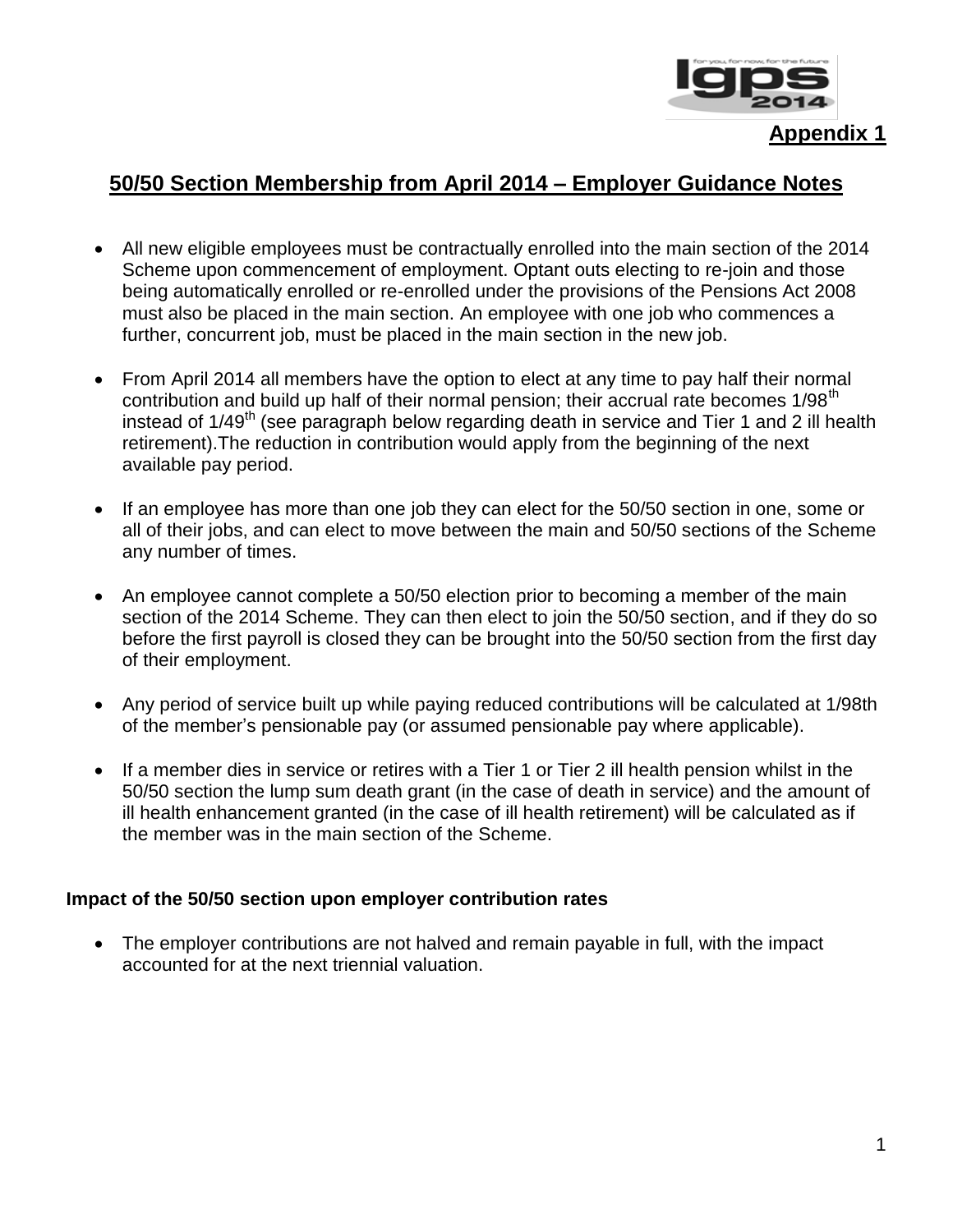

## **Administration requirements upon receipt of a 50/50 election**

- Members can elect to move from the main section (and vice versa) as many times as they wish. The member can download the 50/50 election form from the Pensions Shared Service website. The form must be returned to the Pensions Shared Service.
- The Pensions Shared Service will notify the employer/school to adjust the contribution rate from the next pay period.
- Employers/schools are required to maintain a record, per job, of the section the member was in at year end (or date of leaving if earlier). Employers/schools should confirm to the Fund which section the employee was in at the end of the scheme year (or date of leaving), and if they switched sections within the scheme year – the effective date of any switches.
- For each section of the scheme, employers/schools are required to maintain a record, per job, of the cumulative pensionable pay paid and employee contributions deducted during membership of that section within the scheme year.

**The 50/50 section and absence with no pay**

 If an employee is in the 50/50 section and goes onto no pay due to sickness or injury, the employee must be moved back into the main section from the beginning of the next pay period if they are still on nil pay at that time. The employee can choose to make a further 50/50 election which, if made before payroll is closed, would mean continuous 50/50 membership.

#### **The 50/50 section and automatic re-enrolment**

• If an employee is in the 50/50 section they must be moved back to the main section from the beginning of the pay period following the employers' "automatic re-enrolment date". The employee would have the right to make a further 50/50 election which, if made before the payroll is closed, would mean they would have continuous 50/50 membership. Note that the initial staging date for those employers yet to meet their staging date has no implication on 50/50 elections.

## **Switching to the main section**

• If an employee is moved back to the main section due to absence with no pay or automatic re-enrolment the employer/school will need to notify the Fund of the applicable date and amended contribution rate. This also applies if an employee moves back into the main section.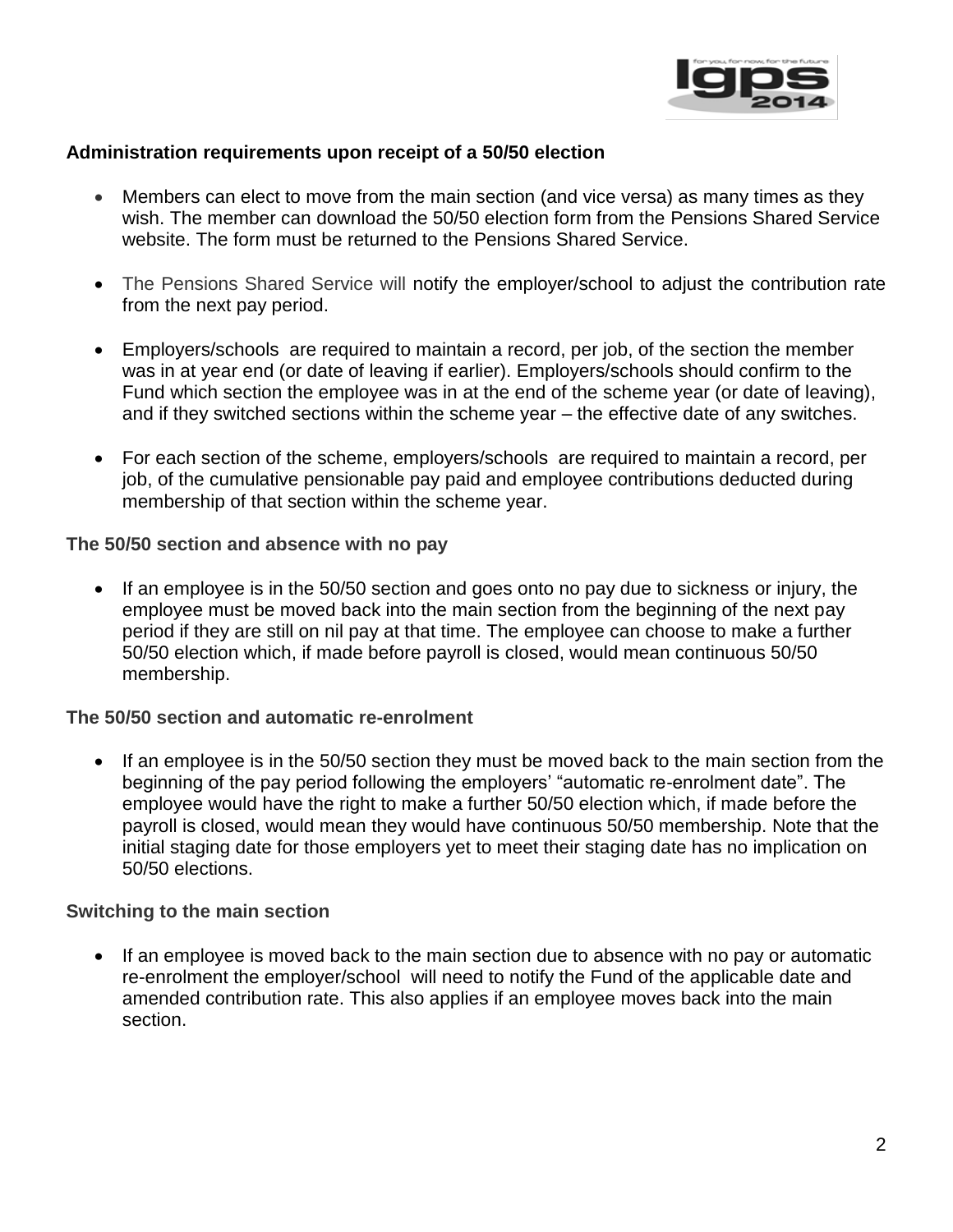

# **The 50/50 section and existing additional pension contributions**

If a member elects to move to the 50/50 section any existing:

- additional pension contribution (APC) contract which is at whole cost to an employee **other than** those to purchase an amount of pension "lost" due to a trade dispute or during a period of authorised unpaid leave of absence or during a period of unpaid additional maternity, paternity or adoption leave,
- shared cost additional pension contribution (SCAPC) contract **other than** one to purchase an amount of pension "lost" during a period of authorised unpaid leave of absence or during a period of unpaid additional maternity, paternity or adoption leave

#### must cease.

Upon commencement in the 50/50 section any existing contributions to:

- an Additional Voluntary Contribution (AVC) or Shared Cost Additional Voluntary Contribution (SCAVC), or
- an additional pension contribution (APC) contract to purchase an amount of pension "lost" due to a trade dispute or during a period of authorised unpaid leave of absence or during a period of unpaid additional maternity, paternity or adoption leave, or
- a shared cost additional pension contribution (SCAPC) contract to purchase an amount of pension "lost" during a period of authorised unpaid leave of absence or during a period of unpaid additional maternity, paternity or adoption leave,or
- an additional regular contribution (ARC), added years, Preston part-time buy-back, or additional survivor benefit contribution (ASBC) contract / arrangement in force prior to 1 April 2014

are **not** reduced to half rate. The contributions under such contracts /arrangements continue to be paid in full i.e. the full percentage rate or flat rate sum due under the relevant contract / arrangement, unless the member elects to end the contract.

Payments under existing ASBC contracts at 31 March 2014 are expressed as a percentage of the member's full time equivalent pensionable pay (2008 Scheme definition of pensionable pay). The contributions should only be deducted on the 2008 Scheme definition of pensionable pay i.e. excluding any pay that is pensionable in the 2014 Scheme but which was not pensionable in the 2008 Scheme – such as non-contractual overtime.

Payments under existing (Preston) part-time buy-back contracts as at 31 March 2014 continue to be payable as flat sums payable per pay period (not percentages of pensionable pay).